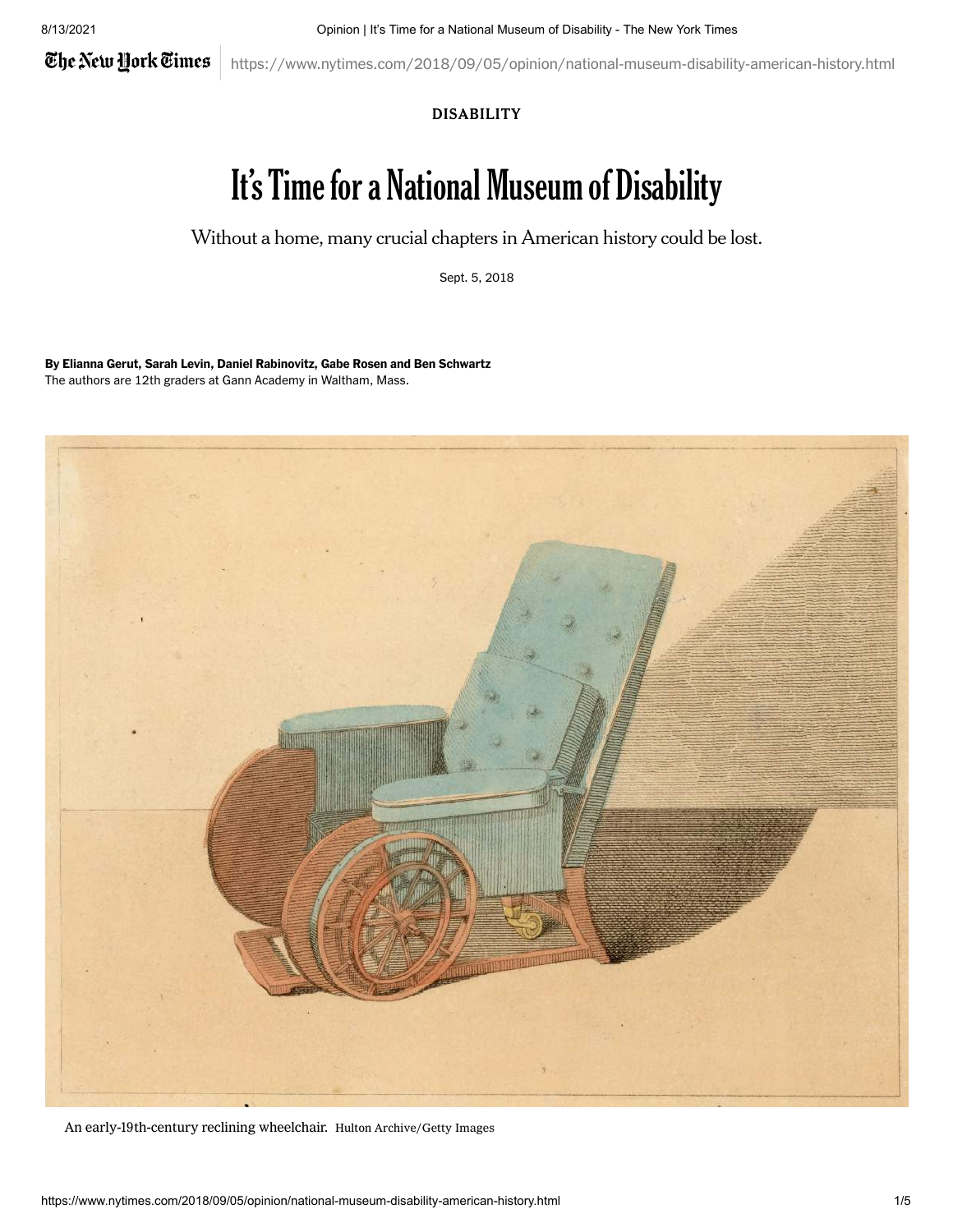

Hulton Archive/Getty Images

WALTHAM, Mass. — Like most high school students, we have spent years studying American history — from the cultures of the Native Americans to the Revolutionary War, right up to the 21st century. Yet when we look closely at the story of who we are as a nation, we find little, if anything, about the history of people with disabilities.

This is not surprising. The extent of what most Americans know about disability is limited — we see bright blue logos plastered on parking spaces or hear accounts of friends with challenges. We may know people with autism or dyslexia. We may see loved ones with permanent injuries or physical ailments. But for many, the understanding ends there.

This was pretty much true of us, too, until we spent most of our junior-year American history class studying disability and creating "Division, Unity, Hardship, and Progress: A Disability History of the United States," a museum [exhibition](https://www.charlesrivermuseum.org/disability/) to share what we learned with the public. It is on view at the Charles River Museum of Industry and Innovation here in Waltham.

Throughout the year, we researched and analyzed historical artifacts and subject areas related to disability history. We learned about institutionalization and the reasons behind person-first language. We investigated the origins of polio leg braces, learned about advances in hearing aids and the invention of blind baseball. We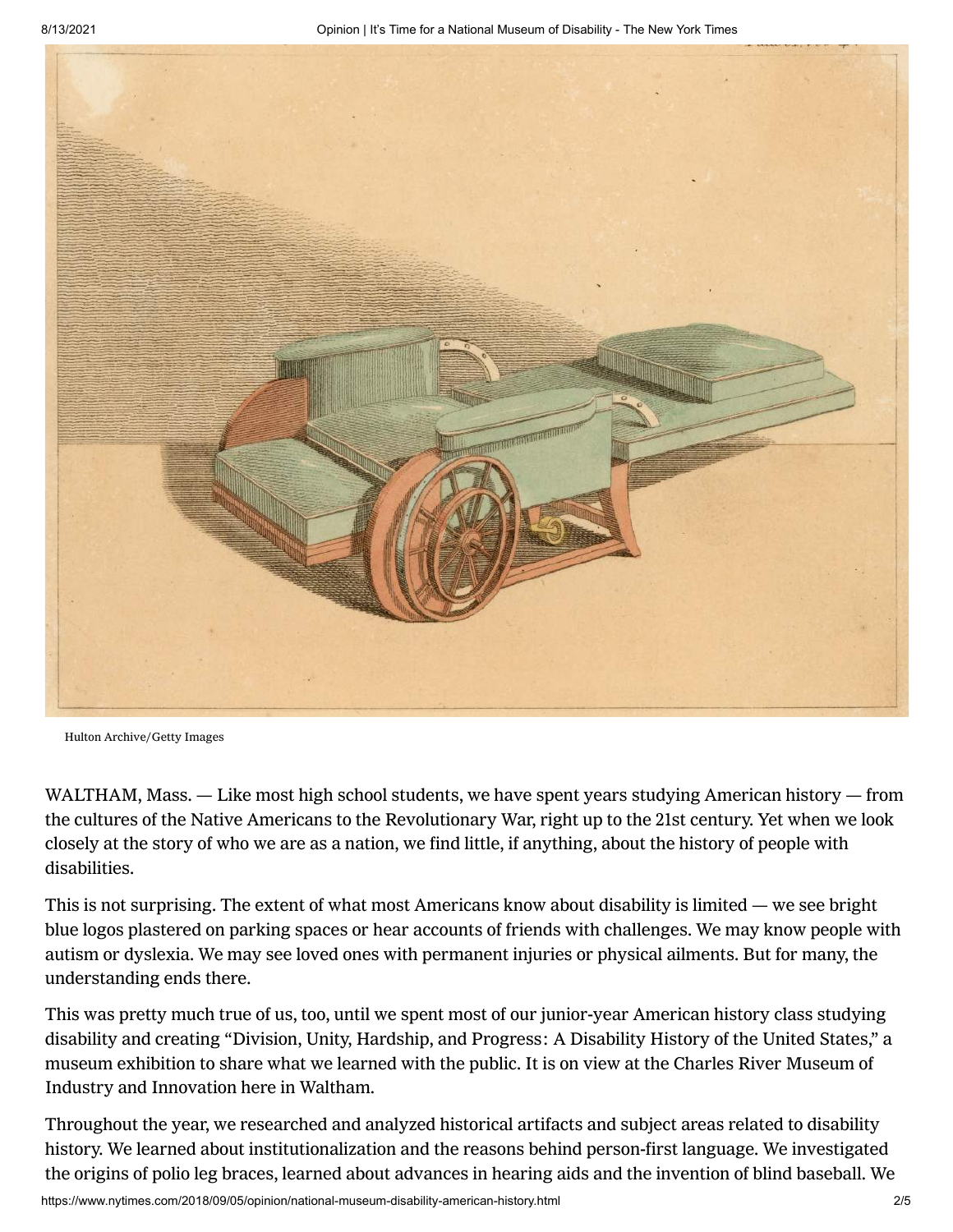also interviewed important figures in the disability community, like Matan Koch, a lawyer with cerebral palsy who served on President Barack Obama's National Council on Disability, and Richard Robison, the executive director emeritus of the [Federation](https://fcsn.org/) for Children With Special Needs, who is the father of two children with Down syndrome.

We now know a few things. And we believe informing the public about the history of people with disabilities is necessary. We also believe that a major step in doing that means having a national museum dedicated to disability history.

This matters to us personally — many of our classmates, and some of us, identify as having a disability — and learning this history has given us perspective and a fuller sense of who we are as people and as citizens of the United States.

You might wonder why people should care about disability history if they do not have disabilities themselves. The truth is that over time, disability will affect the lives of most [Americans.](https://disabilitycompendium.org/sites/default/files/user-uploads/2016_AnnualReport.pdf) In 2016, a University of New Hampshire study found that 35 percent of all people over 65 have a disability. The same paper estimated that in 2015, 13 percent of the American population was living with disabilities (many other estimates are higher, near 20 percent).

Even experts on disability say they do not know the full story. When we spoke with Mr. Koch, he told us that there were moments when he thought to himself that as a young man, "I didn't even know my own history."

That was not Mr. Koch's fault. Far from it. It was not taught in school. So where would anyone find this history? There are places. The Museum of disABILITY History in Buffalo, for instance, produces exhibits that can travel and be displayed at other museums. The Smithsonian has a [website](https://everybody.si.edu/) dedicated to the subject, and there are surely others. But there has never been a central repository for disability history.

That's why we are calling for a national museum, one that would be a hub of information for, by and about people with disabilities. It would bring all aspects of disability history together in one place and tell a cohesive story using artifacts, firsthand accounts, media and more. It would allow visitors to interact with the story and better understand what it means to be part of the disability community.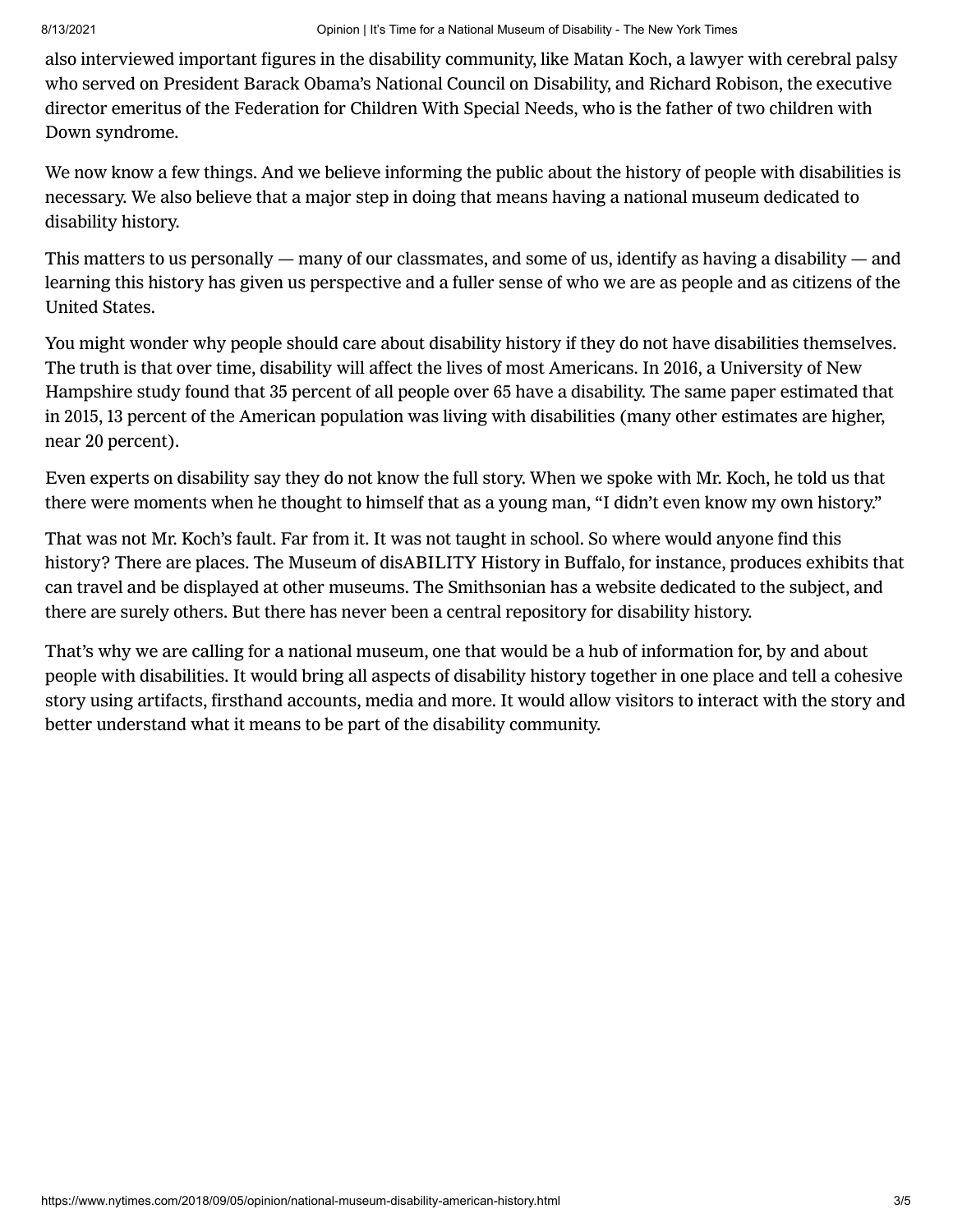

Victorian women photographed by Henry White. The Royal Photographic Society Collection — National Science and Media Museum/SSPL, via Getty Images

Without a place like this, disability history in this country could be lost.

This year, we studied an institution founded in Boston in 1848 originally called the Massachusetts School for Idiotic and Feeble-Minded Youth — a name that could never be used today — and renamed the Walter E. Fernald Developmental Center. (We also learned about the use of respectful disability language and how that idea changed over time.) The school had one goal: teach students who were thought to be too cognitively or developmentally disabled to learn. It was the first public school of its kind in America. Despite its name, the school made some progress. Its base of special education techniques grew. The observations made in teaching the students there influenced education practices across the country. In 1887, the school moved to a larger campus. Then slowly, it became nightmarish, complete with abuse and experimentation on residents.

The remains of the closed school are less than a mile from our own, but when we began our work, few students knew of it. Good and bad, the Walter E. Fernald Developmental Center is an important historical landmark, and it's only one of many such chapters in the history of disability that deserve a home. And in this case, many